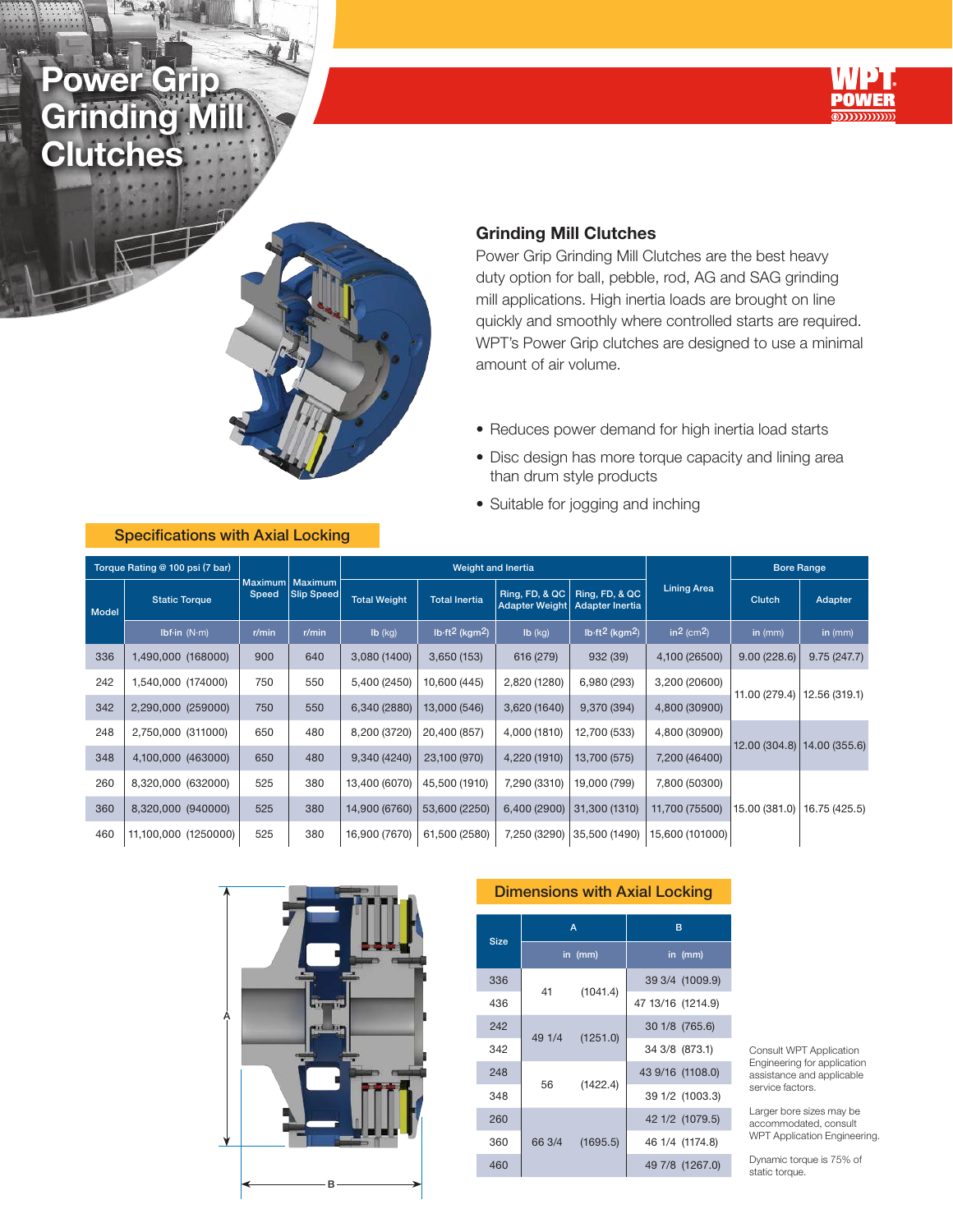

## Power Grip Grinding Mill **Clutch**

ò

## Axial Locking Device

An optional axial locking device that holds the grinding mill electric motor shaft in the magnetic center.

## Specifications without Axial Locking

| Torque Rating @ 100 psi (7 bar) |                             |                                                 | <b>Maximum</b> |                     | Weight and Inertia                     |                                            |                                                    |                            | <b>Bore Range</b> |               |  |
|---------------------------------|-----------------------------|-------------------------------------------------|----------------|---------------------|----------------------------------------|--------------------------------------------|----------------------------------------------------|----------------------------|-------------------|---------------|--|
| <b>Model</b>                    | <b>Static Torque</b>        | <b>Maximum</b><br>Slip<br><b>Speed</b><br>Speed |                | <b>Total Weight</b> | <b>Total Inertia</b>                   | Ring, FD, &<br><b>QC Adapter</b><br>Weight | Ring, FD, &<br><b>QC Adapter</b><br><b>Inertia</b> | <b>Lining Area</b>         | Clutch            | Adapter       |  |
|                                 | Ib $\cdot$ in (N $\cdot$ m) | r/min                                           | r/min          | Ib (kg)             | lb-ft <sup>2</sup> (kgm <sup>2</sup> ) | $Ib$ (kg)                                  | $lb·ft2$ (kgm <sup>2</sup> )                       | $\ln^2$ (cm <sup>2</sup> ) | in $(mm)$         | in $(mm)$     |  |
| 224H                            | 330,000 (37300)             | 1350                                            | 950            | 1,180 (536)         | 746 (31.3)                             | 557 (253)                                  | 436 (18.3)                                         | 1,200 (7570)               | 4.75 (120.7)      |               |  |
| 324H                            | 488,000 (55100)             | 1350                                            | 950            | 1,450 (657)         | 864 (36.3)                             | 622 (282)                                  | 487 (20.4)                                         | 1,800 (11400)              |                   | 7.00 (177.8)  |  |
| 230H                            | 648,000 (73200)             | 1100                                            | 760            | 2,210 (1000)        | 1,970 (82.9)                           | 997 (452)                                  | 1,060 (44.6)                                       | 1,700 (10800)              |                   |               |  |
| 330H                            | 954,000 (108000)            | 1100                                            | 760            | 2,640 (1200)        | 2,530 (106)                            | 1,070 (486)                                | 1,210 (50.6)                                       | 2,500 (16200)              | 7.00 (177.8)      | 8.00 (203.2)  |  |
| 236                             | 1,010,000 (114000)          | 900                                             | 640            | 3,000 (1360)        | 3,930 (165)                            | 1,250 (568)                                | 1,960 (82.3)                                       | 2,700 (17700)              |                   |               |  |
| 336                             | 1,490,000 (168000)          | 900                                             | 640            | 3,770 (1710)        | 4,870 (204)                            | 1,440 (655)                                | 2,440 (102)                                        | 4,100 (26500)              | 9.00(228.6)       | 9.75(247.7)   |  |
| 242                             | 1,540,000 (174000)          | 750                                             | 550            | 4,740 (2150)        | 9,100 (382)                            | 2,380 (1080)                               | 5,710 (240)                                        | 3,200 (20600)              |                   |               |  |
| 342                             | 2,290,000 (259000)          | 750                                             | 550            | 5,550 (2520)        | 10,900 (458)                           | 2,610 (1180)                               | 6,620 (278)                                        | 4,800 (30900)              | 11.00 (279.4)     | 12.56 (319.1) |  |
| 248                             | 2,750,000 (311000)          | 650                                             | 480            | 7,570 (3430)        | 18,500 (777)                           | 3,560 (1610)                               | 10,600 (445)                                       | 4,800 (30900)              |                   |               |  |
| 348                             | 4,100,000 (463000)          | 650                                             | 480            | 8,720 (3960)        | 20,600 (865)                           | 3,860 (1750)                               | 11,900 (500)                                       | 7,200 (46400)              | 12.00 (304.8)     | 14.00 (355.6) |  |
| 260                             | 5,590,000 (632000)          | 525                                             | 380            | 12,900 (5860)       | 43,200 (1810)                          |                                            | 5,710 (2590) 24,600 (1030)                         | 7,800 (50300)              |                   |               |  |
| 360                             | 8,320,000 (940000)          | 525                                             | 380            | 14,700 (6670)       | 51,700 (2170)                          |                                            | 6,490 (2940) 29,300 (1230)                         | 11,700 (75500)             | 15.00 (381.0)     | 15.00 (355.6) |  |
| 460                             | 11,100,000 (1250000)        | 525                                             | 380            | 16,700 (7570)       | 59,400 (2490)                          |                                            | 7,190 (3260) 33,500 (1410)                         | 15,600 (101000)            |                   |               |  |

## Dimensions without Axial Locking



| <b>Size</b> |        | $\overline{A}$ | $\overline{C}$  |  |  |  |  |  |  |  |  |
|-------------|--------|----------------|-----------------|--|--|--|--|--|--|--|--|
|             |        | in (mm)        | in (mm)         |  |  |  |  |  |  |  |  |
| 224H        | 28     |                | 11 (279.4)      |  |  |  |  |  |  |  |  |
| 324H        |        | (711.2)        | 21 1/2 (546.1)  |  |  |  |  |  |  |  |  |
| 230H        | 34     |                | 22 5/8 (574.7)  |  |  |  |  |  |  |  |  |
| 330H        |        | (863.6)        | 25 1/8 (638.2)  |  |  |  |  |  |  |  |  |
| 236         | 41     |                | 22 5/8 (574.7)  |  |  |  |  |  |  |  |  |
| 336         |        | (1041.0)       | 26 3/4 (679.5)  |  |  |  |  |  |  |  |  |
| 436         |        |                | 29 5/8 (752.5)  |  |  |  |  |  |  |  |  |
| 242         | 49 1/4 | (1251.0)       | 24 1/2 (622.3)  |  |  |  |  |  |  |  |  |
| 342         |        |                | 27 9/16 (700.1) |  |  |  |  |  |  |  |  |
| 248         | 56     | (1422.0)       | 29 3/8 (746.1)  |  |  |  |  |  |  |  |  |
| 348         |        |                | 32 1/8 (816.0)  |  |  |  |  |  |  |  |  |
| 260         |        |                | 40 (1016.0)     |  |  |  |  |  |  |  |  |
| 360         | 66 3/4 | (1695.5)       | 43 3/4 (1111.3) |  |  |  |  |  |  |  |  |
| 460         |        |                | 47 3/8 (1203.5) |  |  |  |  |  |  |  |  |